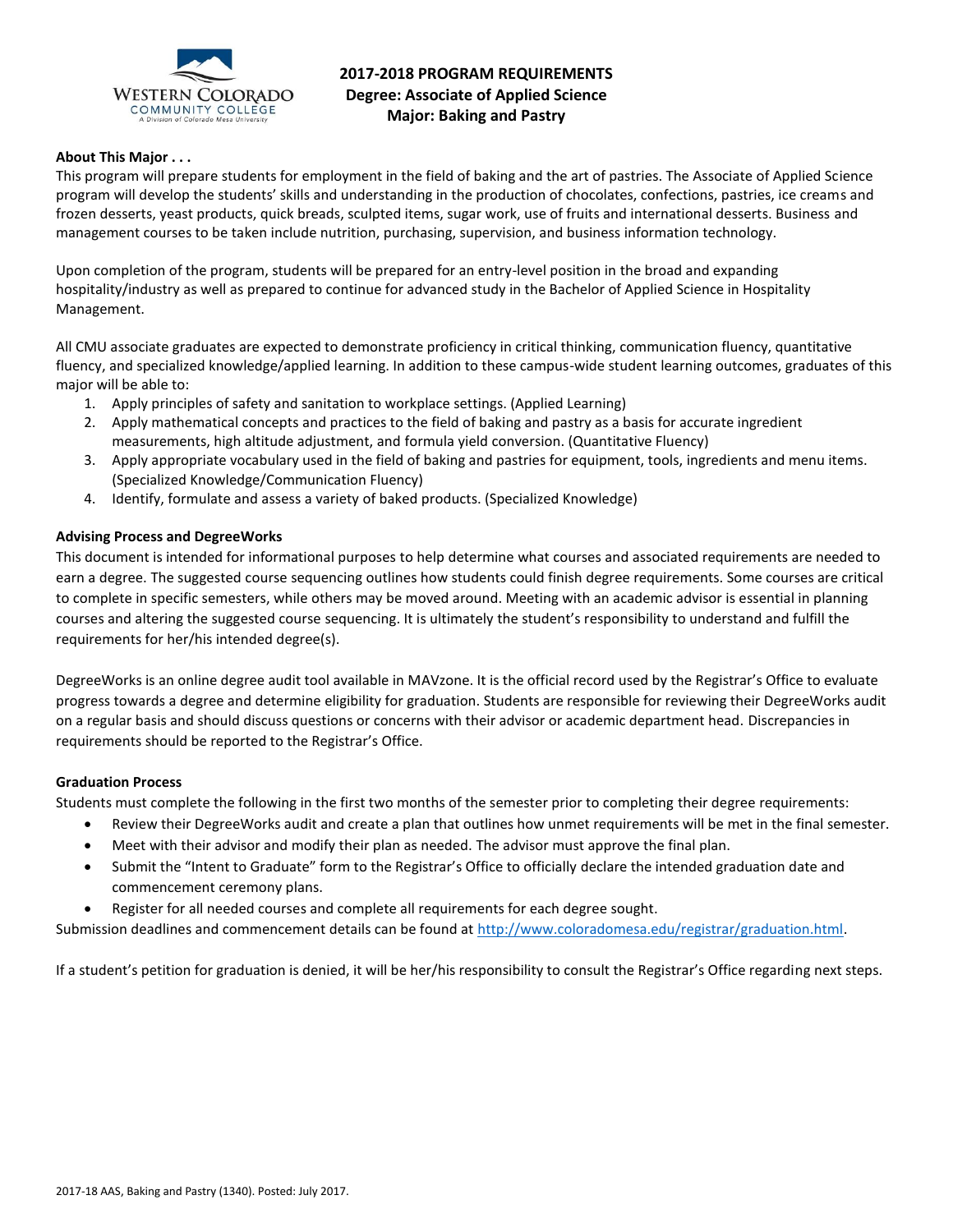# **INSTITUTIONAL DEGREE REQUIREMENTS**

The following institutional degree requirements apply to all CMU/WCCC AAS degrees. Specific programs may have different requirements that must be met in addition to institutional requirements.

- 60 semester hours minimum.
- Students must complete a minimum of 15 of the final 30 semester hours of credit at CMU/WCCC.
- 2.00 cumulative GPA or higher in all CMU/WCCC coursework.
- A course may only be used to fulfill one requirement for each degree/certificate.
- No more than six semester hours of independent study courses can be used toward the degree.
- Non-traditional credit, such as advanced placement, credit by examination, credit for prior learning, cooperative education and internships, cannot exceed 20 semester credit hours for an AAS degree.
- Pre-collegiate courses (usually numbered below 100) cannot be used for graduation.
- Capstone exit assessment/projects (e.g., Major Field Achievement Test) requirements are identified under Program-Specific Degree Requirements.
- The Catalog Year determines which program sheet and degree requirements a student must fulfill in order to graduate. Visit with your advisor or academic department to determine which catalog year and program requirements you should follow.
- See "Requirements for Undergraduate Degrees and Certificates" in the catalog for a complete list of graduation requirements.

# **PROGRAM-SPECIFIC DEGREE REQUIREMENTS**

- 62 semester hours total for the AAS, Baking and Pastry.
- A grade of "C" or higher must be achieved in coursework toward major content area.
- Additional expenses Students in Baking and Pastry may be required to purchase or have cooking/baking tools and appropriate chef's clothing. This does not include required textbooks. These costs vary with student needs and brand or quality of tools purchased.

### **ESSENTIAL LEARNING REQUIREMENTS** (15 semester hours)

See the current catalog for a list of courses that fulfill the requirements below. If a course is an Essential Learning option and a requirement for your major, you must use it to fulfill the major requirement and make a different selection for the Essential Learning requirement.

#### **Communication** (6 semester hours)

- $\square$  ENGL 111 English Composition (3)
- $\square$  Select one of the following courses: ENGL 112 - English Composition (3) SPCH 101 - Interpersonal Communication (3) SPCH 102 - Speechmaking (3)

**Mathematics** (3 semester hours)

□ MATH 107 - Career Math (3) or higher

#### **Other Essential Learning Core Courses** (6 semester hours)

- $\square$  Select one Social and Behavioral Sciences, History, Natural Sciences, Fine Arts or Humanities course (3)
- $\square$  Select one Social and Behavioral Sciences, History, Natural Sciences, Fine Arts or Humanities course (3)

#### **OTHER LOWER-DIVISION REQUIREMENTS**

#### **Wellness Requirement** (2 semester hours)

- $\Box$  KINE 100 Health and Wellness (1)
- $\Box$  Select one Activity course (1)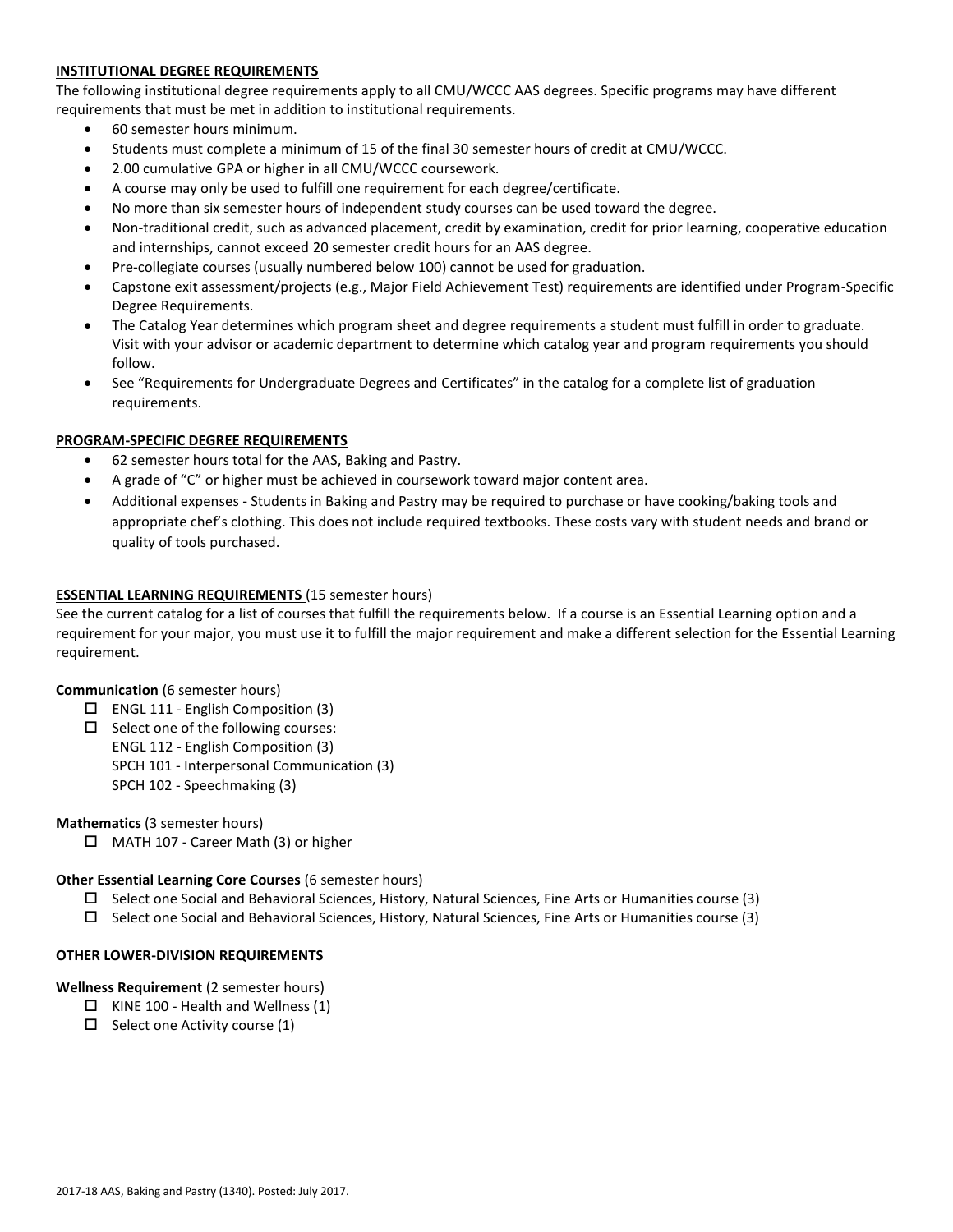### AAS: BAKING AND PASTRY (45 semester hours, must earn a grade of "C" or better in each course.)

**Core Classes** (39 semester hours)

- CUAR 101 Food Safety & Sanitation (2)
- $\Box$  CUAR 125 Introduction to Foods (4)
- $\Box$  CUAR 145 Introduction to Baking (4)
- $\Box$  CUAR 150 Baking: Decorating and Presentation (3)
- CUAR 151 Intermediate Bread Preparation (3)
- CUAR 152 Individual Fancy Desserts Production (3)
- $\Box$  CUAR 156 Nutrition for the Hospitality Professional (3)
- CUAR 160 Cake Decorating (5)
- CUAR 236 Advanced Baking (3)
- $\Box$  CUAR 255 Supervision in the Hospitality Industry (3)
- $\Box$  CUAR 262 Purchasing for the Hospitality Industry (3)
- $\Box$  One of the following courses: CISB 101 - Business Information Technology (3) ABUS 257 - Managing Office Technology I (3)

**Electives** (6 semester hours)

Choose six semester hours from the electives below:

CUAR 115 - Introduction to Sustainable Cuisine (3)

- CUAR 153 Confectionaries and Petit Fours (3)
- CUAR 163 Advanced Wedding Cakes (3)

CUAR 179 - Wine, Spirits, and Beer (3)

CUAR 251 - Advanced Garde Manger and Hors D'Oeuvres (3)

CUAR 261 - Cost Controls (3)

CUAR 269 - Dietary Baking (3)

CUAR 271 - Techniques of Culinary Competition – Hot Food (3)

CUAR 281 - Internship (1-6)

\_\_\_\_\_\_\_\_\_\_\_\_\_\_\_\_\_\_\_\_\_\_\_\_\_\_\_\_\_\_\_\_\_\_\_\_\_\_\_\_\_\_\_\_\_\_\_\_\_\_\_\_\_\_\_\_\_\_\_\_

 \_\_\_\_\_\_\_\_\_\_\_\_\_\_\_\_\_\_\_\_\_\_\_\_\_\_\_\_\_\_\_\_\_\_\_\_\_\_\_\_\_\_\_\_\_\_\_\_\_\_\_\_\_\_\_\_\_\_\_\_ \_\_\_\_\_\_\_\_\_\_\_\_\_\_\_\_\_\_\_\_\_\_\_\_\_\_\_\_\_\_\_\_\_\_\_\_\_\_\_\_\_\_\_\_\_\_\_\_\_\_\_\_\_\_\_\_\_\_\_\_

2017-18 AAS, Baking and Pastry (1340). Posted: July 2017.